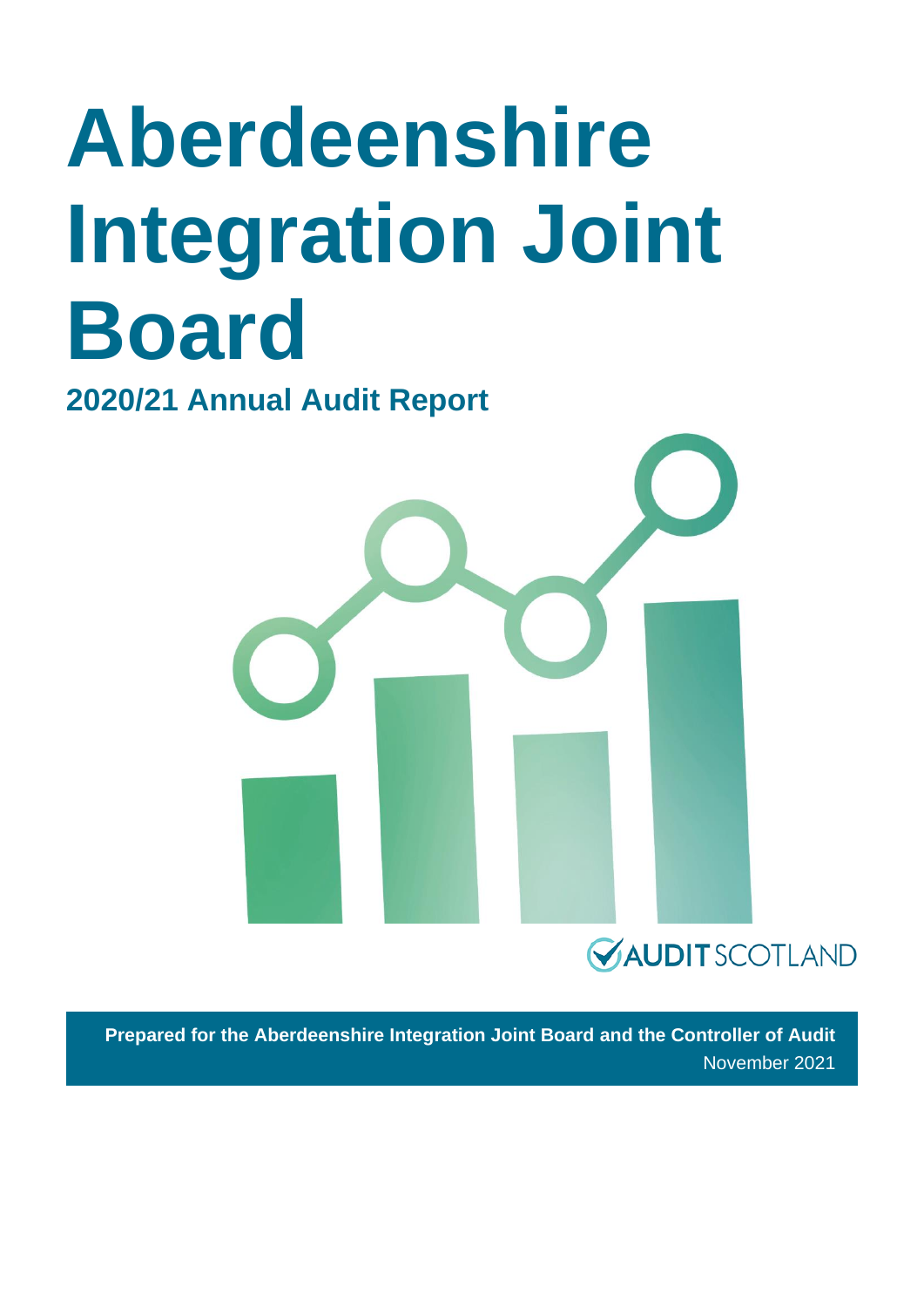### **Contents**

| Key messages                                     | 3  |
|--------------------------------------------------|----|
| Introduction                                     |    |
| Part 1. Audit of 2020/21 annual accounts         | 6  |
| Part 2. Financial management and sustainability  | 10 |
| Part 3. Governance, transparency, and Best Value | 14 |
| Appendix 1. Action plan 2020/21                  | 17 |
| Appendix 2. Significant audit risks              | 18 |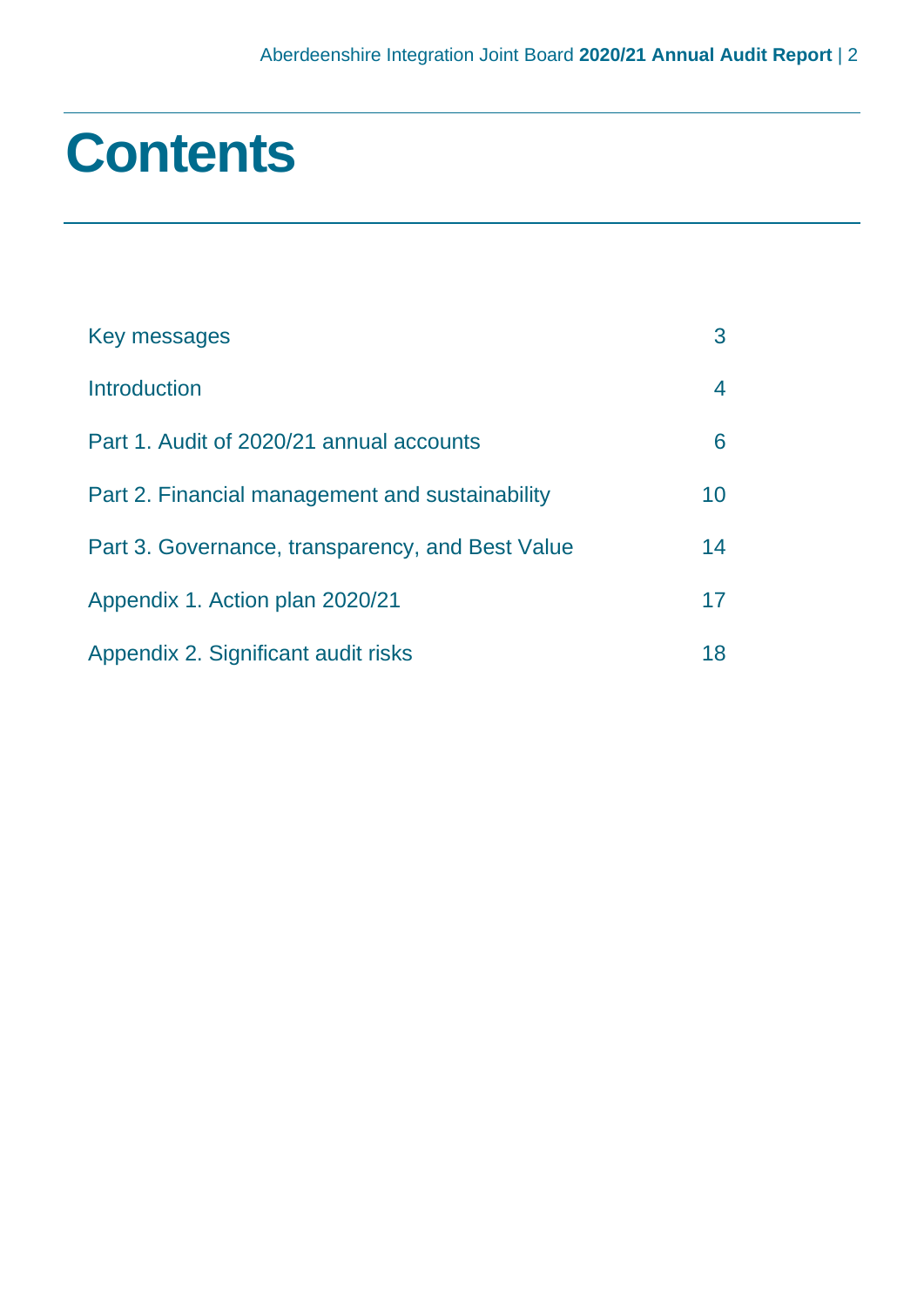### <span id="page-2-0"></span>**Key messages**

#### **2020/21 annual accounts**

The financial statements of Aberdeenshire Integration Joint Board (IJB) give a true and fair view and were properly prepared in accordance with the financial reporting framework.

The preparation of the IJB's annual accounts was not delayed by the impact of Covid-19 but the audit timetable was delayed by approximately one month.

#### **Financial sustainability**

The IJB has appropriate financial management arrangements in place.

The refresh of its medium term financial strategy was postponed due to Covid-19 but plans are in place for it to be revised by 31 March 2022. This should be supported by scenario planning to consider options in managing demand led budgets.

The IJB's running costs formed part of NHS Grampian's Covid-19 remobilisation plans as submitted to the Scottish Government throughout 2020/21. These plans reflected the combined health and social care funding requirements for the NHS board area as it continued to respond to the pandemic. Additional expenditure was incurred during the year which has been matched by funding from the Scottish Government.

#### **Governance, transparency and Best Value**

The governance arrangements introduced in response to the pandemic are appropriate and operate well.

Arrangements already in place to secure best value are currently being refreshed to ensure alignment with the strategic plan. The board's 2020/21 Annual Performance Report was submitted in July 2021.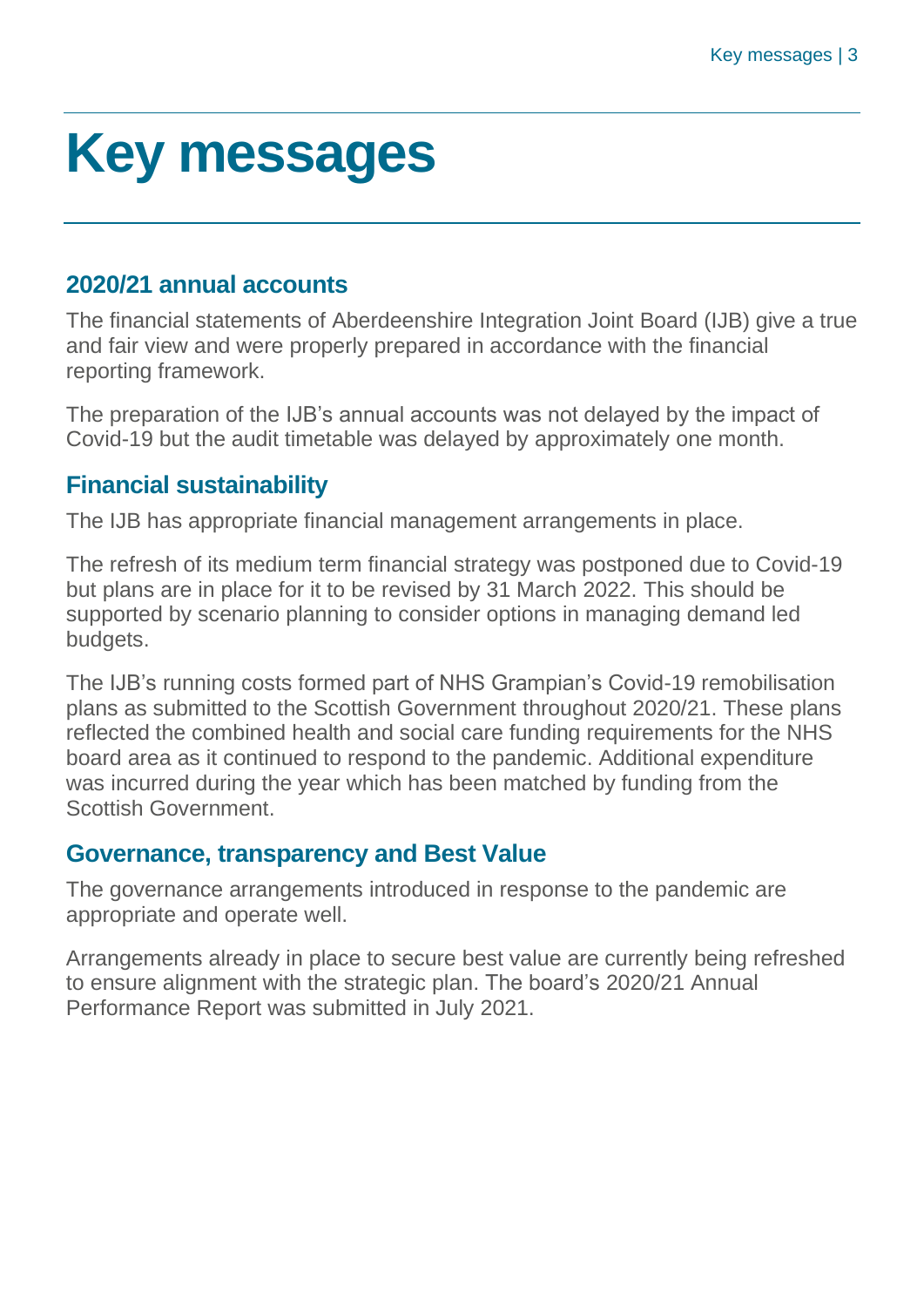### <span id="page-3-0"></span>**Introduction**

**1.** This report summarises the findings from our 2020/21 audit of Aberdeenshire Integration Joint Board (IJB).

**2.** The scope of our audit was set out in our Annual Audit Plan which was presented to the Audit Committee in March 2021. This report comprises the findings from:

- an audit of the IJB's annual accounts
- our consideration of financial sustainability.

**3.** The global coronavirus pandemic has had a considerable impact on health and social care services during 2020/21. This has had significant implications not least for the services delivered but also for the redeployment of staff to critical areas and the suspension of non-essential projects and activities.

#### **Adding value through the audit**

**4.** We add value to the IJB, through audit, by:

- identifying and providing insight on significant risks, and making clear and relevant recommendations
- sharing intelligence and good practice through our national reports and good practice guides
- providing clear conclusions on the appropriateness, effectiveness and impact of governance, performance management arrangements and financial sustainability.

**5.** We aim to help the IJB promote improved standards of governance, better management and decision making and more effective use of resources.

#### **Responsibilities and reporting**

**6.** The IJB has primary responsibility for ensuring the proper financial stewardship of public funds. This includes preparing annual accounts that are in accordance with proper accounting practices. The IJB is also responsible for compliance with legislation putting arrangements in place for governance, propriety and regularity that enable it to successfully deliver its objectives.

**7.** Our responsibilities as independent auditor appointed by the Accounts Commission are established by the Local Government (Scotland) Act 1973, the [Code of Audit Practice \(2016\)](http://www.audit-scotland.gov.uk/report/code-of-audit-practice-2016) and supplementary guidance, and International Standards on Auditing in the UK. Local government bodies have a responsibility to have arrangements in place to demonstrate Best Value in how they conduct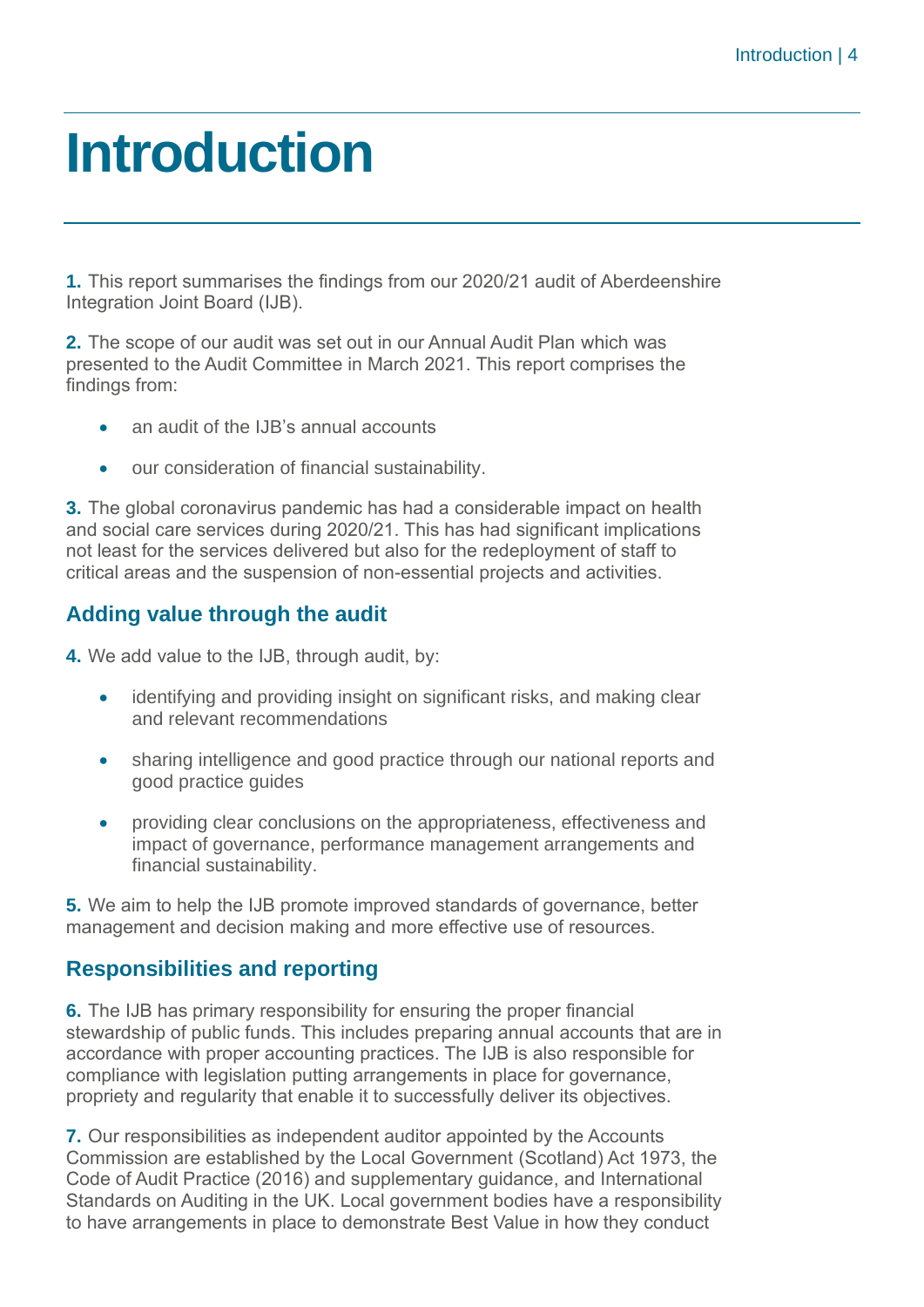their activities. Our audit work this year on the IJB's Best Value arrangements has focused on the body's use of resources to secure financial sustainability.

**8.** As public sector auditors, we give independent opinions on the annual accounts. Additionally, we conclude on the appropriateness and effectiveness of the performance management arrangements, the suitability and effectiveness of governance arrangements, the financial position and arrangements for securing financial sustainability. Further details of the respective responsibilities of management and the auditor can be found in the Code of Audit Practice 2016 and supplementary guidance.

**9.** This report raises matters from our audit. The weaknesses or risks identified are only those which have come to our attention during our normal audit work and may not be all that exist. Communicating these does not absolve management from its responsibility to address the issues we raise and to maintain adequate systems of control.

**10.** Our annual audit report contains an agreed action plan at [Appendix 1](#page-16-0) setting out specific recommendations, responsible officers and dates for implementation. With the exception of the planned refresh of the medium term financial strategy which was paused due to Covid-19, there has been good progress with actions agreed last year.

#### **Auditor Independence**

**11.** We confirm that we comply with the Financial Reporting Council's Ethical Standard. We have not undertaken any non-audit related services and therefore the 2020/21 audit fee of £27,330 as set out in our Annual Audit Plan, remains unchanged. We are not aware of any relationships that could compromise our objectivity and independence.

**12.** This report is addressed to both the IJB and the Controller of Audit and will be published on Audit Scotland's website [www.audit-scotland.gov.uk](http://www.audit-scotland.gov.uk/) in due course. We would like to thank all management and staff who have been involved in our work for their co-operation and assistance during the audit.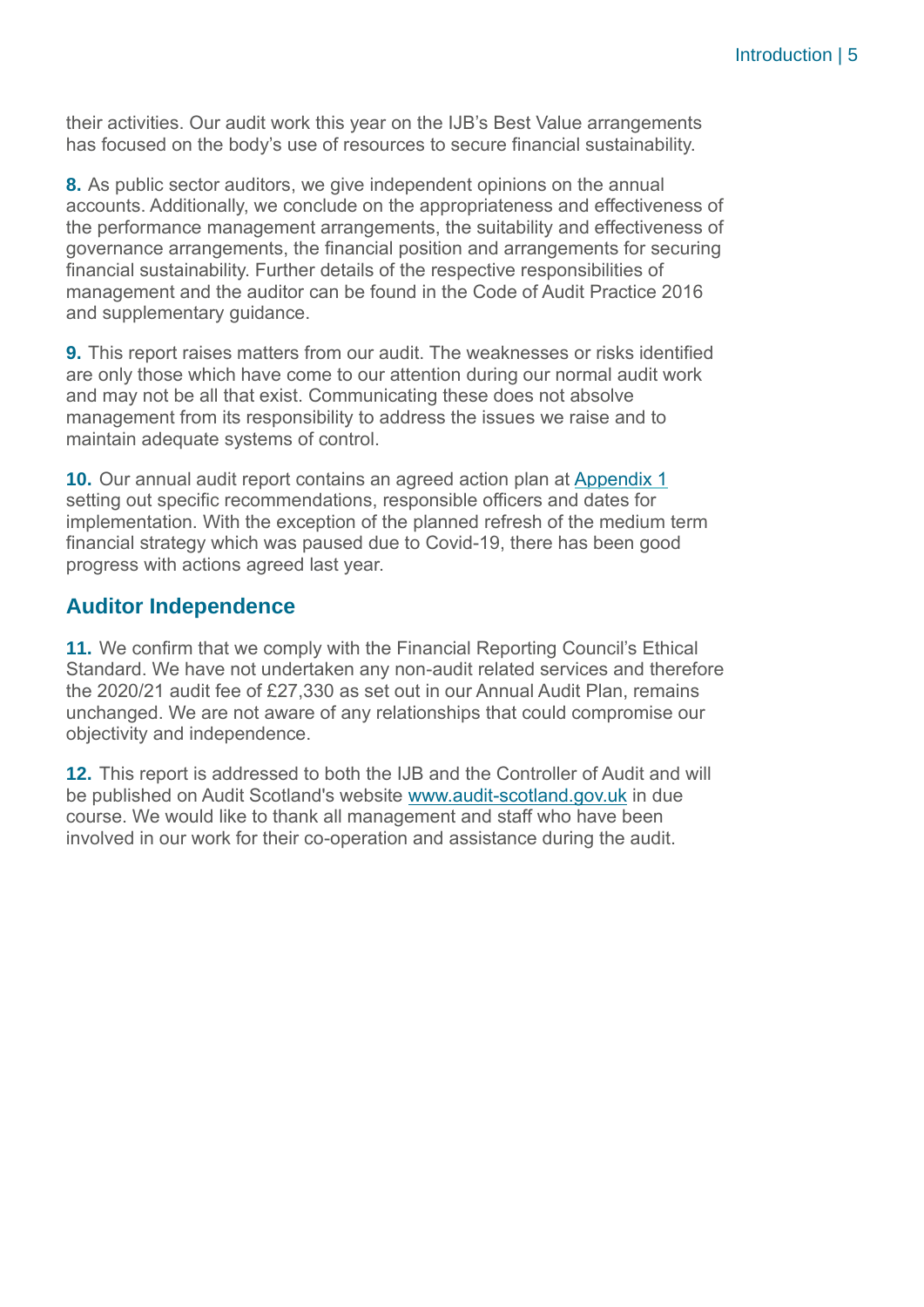## <span id="page-5-0"></span>**Part 1. Audit of 2020/21 annual accounts**

The principal means of accounting for the stewardship of resources and performance.

### **Main judgements**

The financial statements give a true and fair view and were properly prepared in accordance with the financial reporting framework.

The accounting timetable for the 2020/21 financial statements was not adversely impacted by Covid-19 but the audit was delayed by approximately one month.

#### **Our audit opinions on the annual accounts are unmodified**

**13.** Subject to the satisfactory conclusion of two ongoing audit matters which were discussed with the Audit Committee, the annual accounts for the year ended 31 March 2021 were approved on 3 November 2021. The matters which are set out in paragraph 23 [\(Exhibit](#page-6-0) 2) were duly concluded and the accounts were signed on 12 November 2021. As reported in the independent auditor's report:

- the financial statements give a true and fair view and were properly prepared in accordance with the financial reporting framework
- the audited part of the remuneration report, management commentary and the annual governance statement were all consistent with the financial statements and properly prepared in accordance with the applicable requirements.

#### **The annual accounts timetable was not affected by Covid-19**

**14.** The unaudited annual accounts were received by 30 June 2021 in line with our agreed audit timetable.

**15.** The working papers provided to support the accounts were of a good standard and the audit team received support from finance staff which helped ensure the final accounts audit process ran smoothly.

**16.** The completeness and accuracy of accounting records and the extent of information and explanations that we required for our audit were not affected by the Covid-19 pandemic.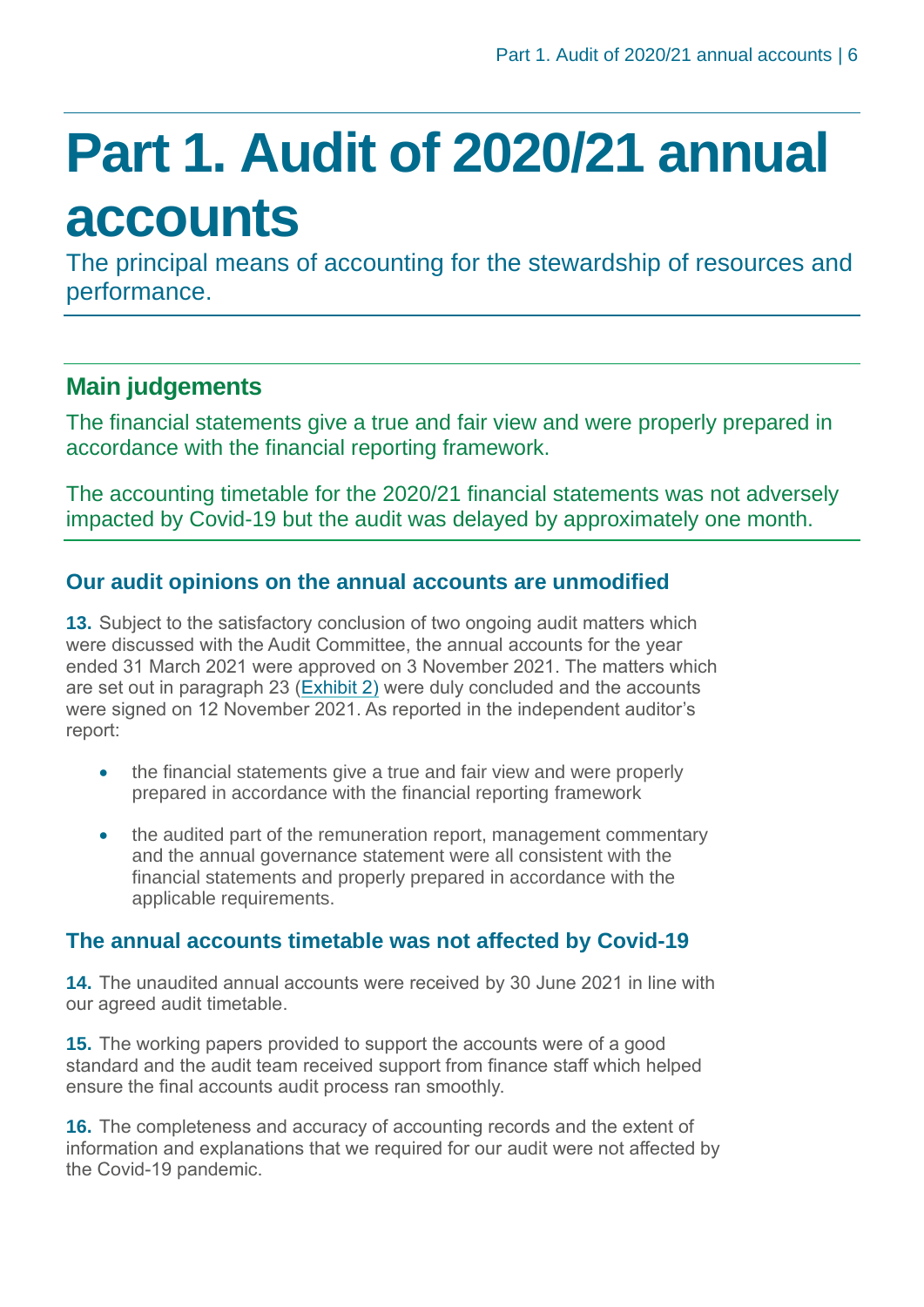#### **Overall materiality is £5.4 million**

**17.** We apply the concept of materiality in both planning and performing the audit and in evaluating the effect of any identified misstatements on the audit. We identify a benchmark on which to base overall materiality such as gross expenditure and apply what we judge to be the most appropriate percentage level for calculating materiality values.

**18.** The determination of materiality is based on professional judgement and is informed by our understanding of the entity and what users are likely to be most concerned about in the financial statements. In assessing performance materiality, we have considered factors such as our findings from previous audits, any changes in business processes and the entity's control environment including fraud risks.

**19.** Our initial assessment of materiality was carried out during the planning phase of the audit. This was reviewed on receipt of the unaudited annual accounts and is summarised in [Exhibit](#page-6-0) 1.

#### <span id="page-6-0"></span>**Exhibit 1 Materiality values**

| <b>Materiality level</b>                                                                                                                                                                                                                                                                                                                                                  | <b>Amount</b> |
|---------------------------------------------------------------------------------------------------------------------------------------------------------------------------------------------------------------------------------------------------------------------------------------------------------------------------------------------------------------------------|---------------|
| <b>Overall materiality - This is the figure we calculate to assess the overall</b><br>impact of audit adjustments on the financial statements. It has been set<br>at 1.5% of gross expenditure for the year ended 31 March 2021.                                                                                                                                          | £5.4 million  |
| <b>Performance materiality</b> - This acts as a trigger point. If the aggregate<br>of errors identified during the financial statements audit exceeds<br>performance materiality this would indicate that further audit procedures<br>should be considered. Using our professional judgement, we have<br>calculated performance materiality at 60% of overall materiality | £3.2 million  |
| <b>Reporting threshold</b> - We are required to report to those charged with<br>governance on all unadjusted misstatements more than the 'reporting<br>threshold' amount. This has been calculated at 5% of overall materiality<br>subject to a maximum limit of £250,000                                                                                                 | £250,000      |

Source: 2020/21 Audit Scotland Annual Audit Plan

#### **[Appendix 2](#page-17-0) identifies the main risks of material misstatement and our audit work to address these**

**20.** [Appendix 2](#page-17-0) provides our assessment of risks of material misstatement in the annual accounts and any wider audit dimension risks. These risks influence our overall audit strategy, the allocation of staff resources to the audit and inform where the efforts of the team are directed. [Appendix 2](#page-17-0) also identifies the work we undertook to address these risks and our conclusions from this work.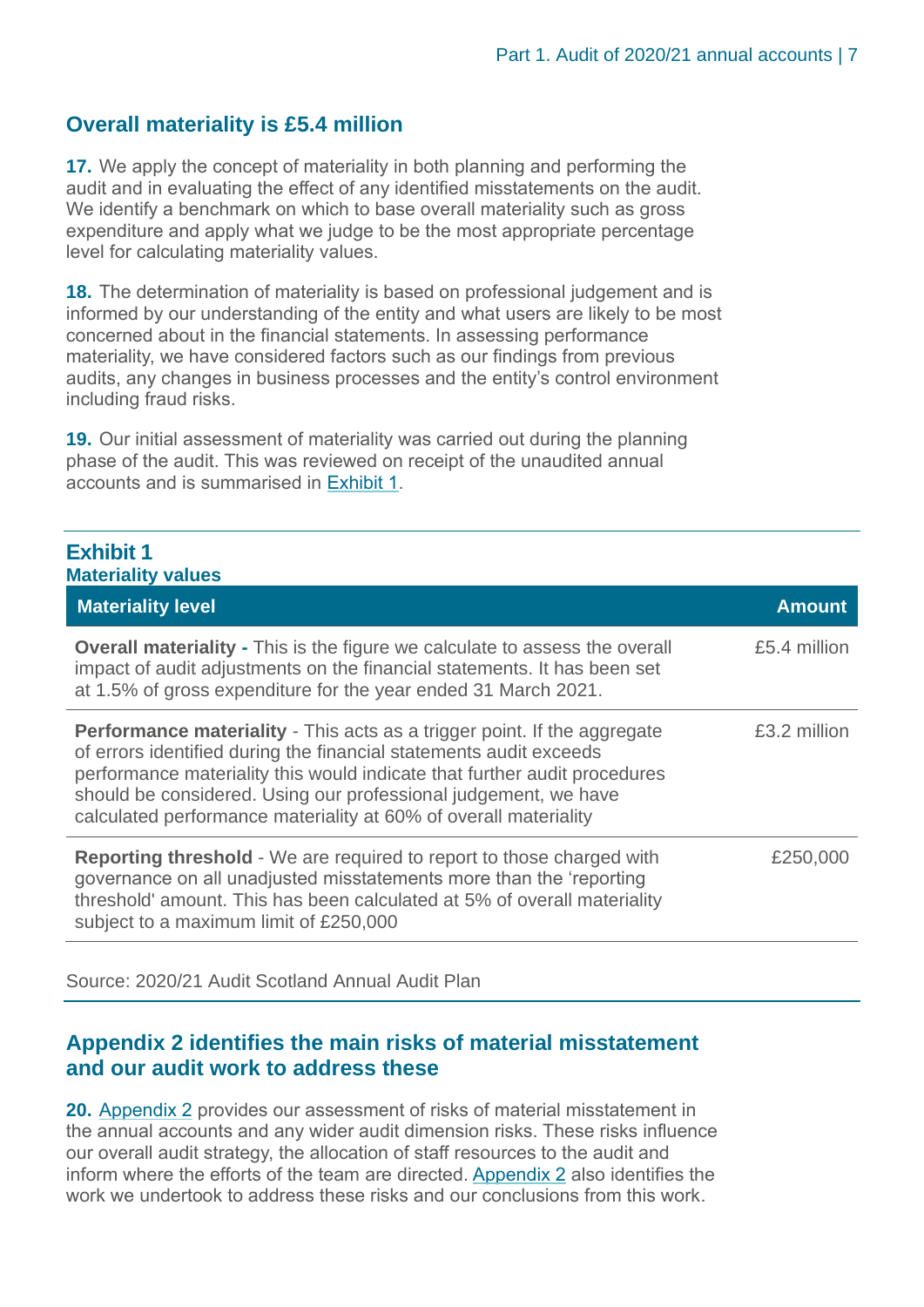#### **Significant findings on the annual accounts**

**21.** International Standard on Auditing (UK) 260 requires us to communicate significant findings from the audit to those charged with governance, including our view about the qualitative aspects of the body's accounting practices.

**22.** It is our responsibility to request that all misstatements, other than those below the reporting threshold, are corrected, although the final decision on making the correction lies with those charged with governance considering advice from senior officers and materiality.

**23.** The significant findings are summarised in [Exhibit 2.](#page-7-0)

<span id="page-7-0"></span>

| <b>Exhibit 2</b><br>Significant findings from the audit of the annual accounts                                                                                                                                                                                                                                                                                                                   |                                                                                                                                                                                                                |  |  |
|--------------------------------------------------------------------------------------------------------------------------------------------------------------------------------------------------------------------------------------------------------------------------------------------------------------------------------------------------------------------------------------------------|----------------------------------------------------------------------------------------------------------------------------------------------------------------------------------------------------------------|--|--|
| <b>Issue</b>                                                                                                                                                                                                                                                                                                                                                                                     | <b>Resolution</b>                                                                                                                                                                                              |  |  |
| 1. Unspent funding at the year end<br>The Scottish Government funded the<br>additional costs incurred by health and social<br>care responding to the pandemic.<br>Approximately £15.5m was unspent at the<br>year end and was carried as an earmarked<br>balance in reserves. When accounting for the<br>unspent funding, some erroneous postings<br>were made in the financial ledger.          | The audited accounts have been amended.<br>Including the original adjustment and the<br>correcting entries, the following postings<br>were made:                                                               |  |  |
|                                                                                                                                                                                                                                                                                                                                                                                                  | Debit entries (reducing income) (£000):<br>Taxation/non-specific grant income £15,852<br>Older People Services income £512                                                                                     |  |  |
|                                                                                                                                                                                                                                                                                                                                                                                                  | total £16,364                                                                                                                                                                                                  |  |  |
| This matter came to light when we were<br>concluding the audit of NHS Grampian's<br>group accounts which includes a share of the<br>three IJBs in the NHS board area.<br>Adjustments were made to the IJB's<br>comprehensive income and expenditure<br>statement (CIES) to reduce 'other community<br>health service expenditure' and 'taxation and<br>non-specific grant income' by £15.9m. The | Credit entries (reducing expenditure) (£000)<br>other community health services £11,532<br>management and business services £4,017<br>adult services £815<br>total £16,364                                     |  |  |
| accounts were resubmitted for audit.<br>During the audit, we identified that the above<br>adjustment was also incorrect. The<br>adjustment made to 'other community health                                                                                                                                                                                                                       | The IJB appointed a Chief Finance and<br>Business Officer in September 2021.<br>Previously the role was rotated between the<br>partners with a senior finance officer<br>undertaking the role as an additional |  |  |

service expenditure' should have been spread across a number of lines in the CIES so that the correction was matched with the original erroneous entries.

Although there was no impact on the IJB's surplus for the year, a number of individual lines in the CIES were significantly misstated. responsibility. With a dedicated resource now in place, we would anticipate strengthened management review arrangements being implemented to safeguard against the recurrence of similar misstatements in future.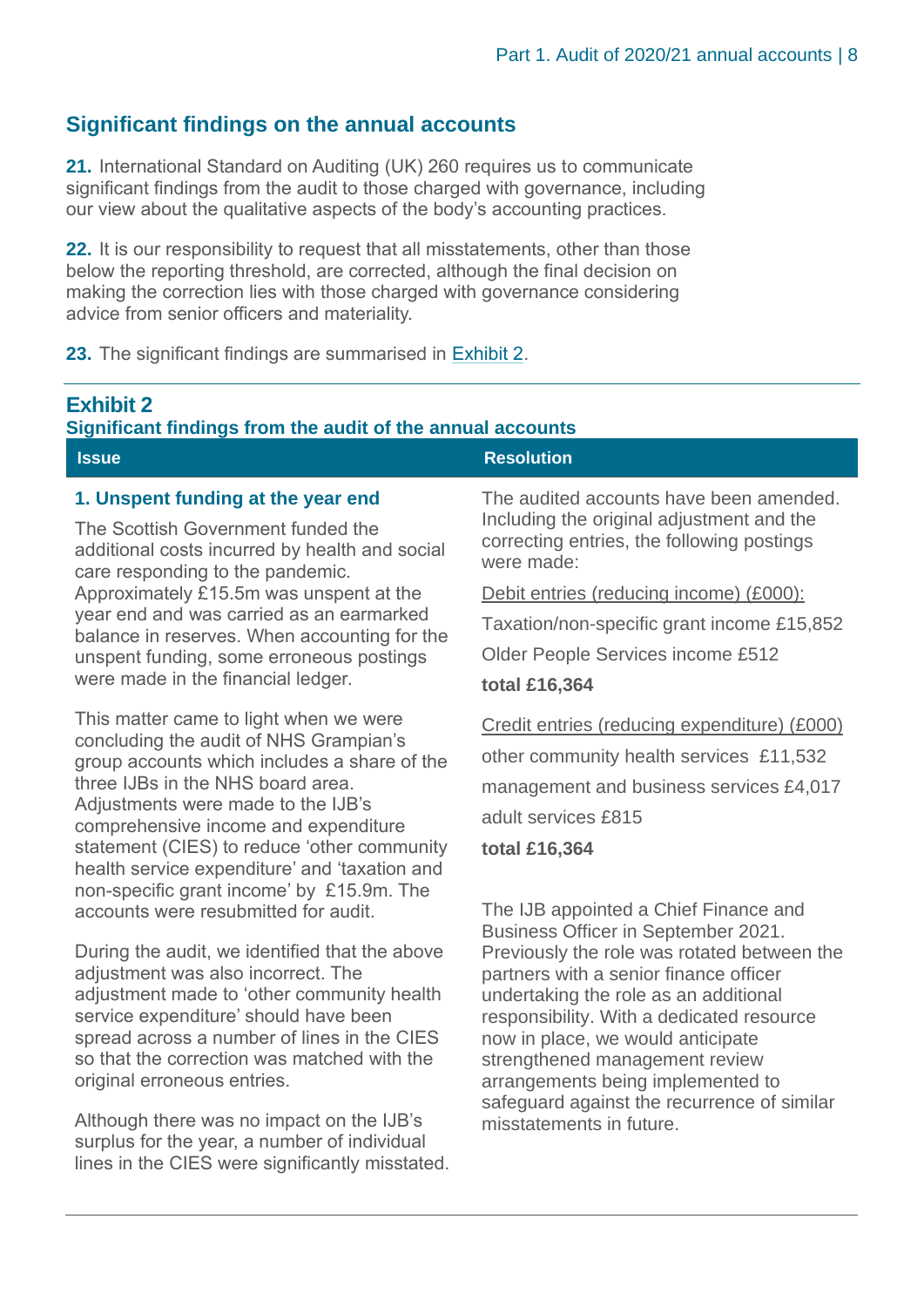#### **2. Assurance in respect of staff costs**

Audit testing in partner bodies provides assurance for the underlying health and social care transactions. At the date of the Audit Committee meeting, this work was complete in respect of NHS Grampian and substantially complete in respect of Aberdeenshire Council. There was ongoing audit work to gather assurance in respect of an overtime payment which was not supported by an authorised timesheet. The matter was exacerbated because there had been changes in management at the relevant location and timesheets had not been retained routinely although the council's approved procedure requires locations to retain timesheets for three years.

#### **Issue Resolution**

Additional audit work was undertaken which provided sufficient assurance for us to conclude this matter satisfactorily. We also obtained additional assurances from management through the signed letter of management representation.

**24.** There were no other identified misstatements and there are no unadjusted errors to report.

#### **Good Practice**

**25.** We have identified the management commentary included with the annual accounts as an example of good practice. It explains the role and remit of the IJB and sets out the aims for whole system working. In particular, a management commentary should 'tell the story' of the year and explain the content of the financial statements. In this case, these aims have been successfully achieved. A comprehensive report has been provided explaining the impact of Covid-19 on the board, its services and finances.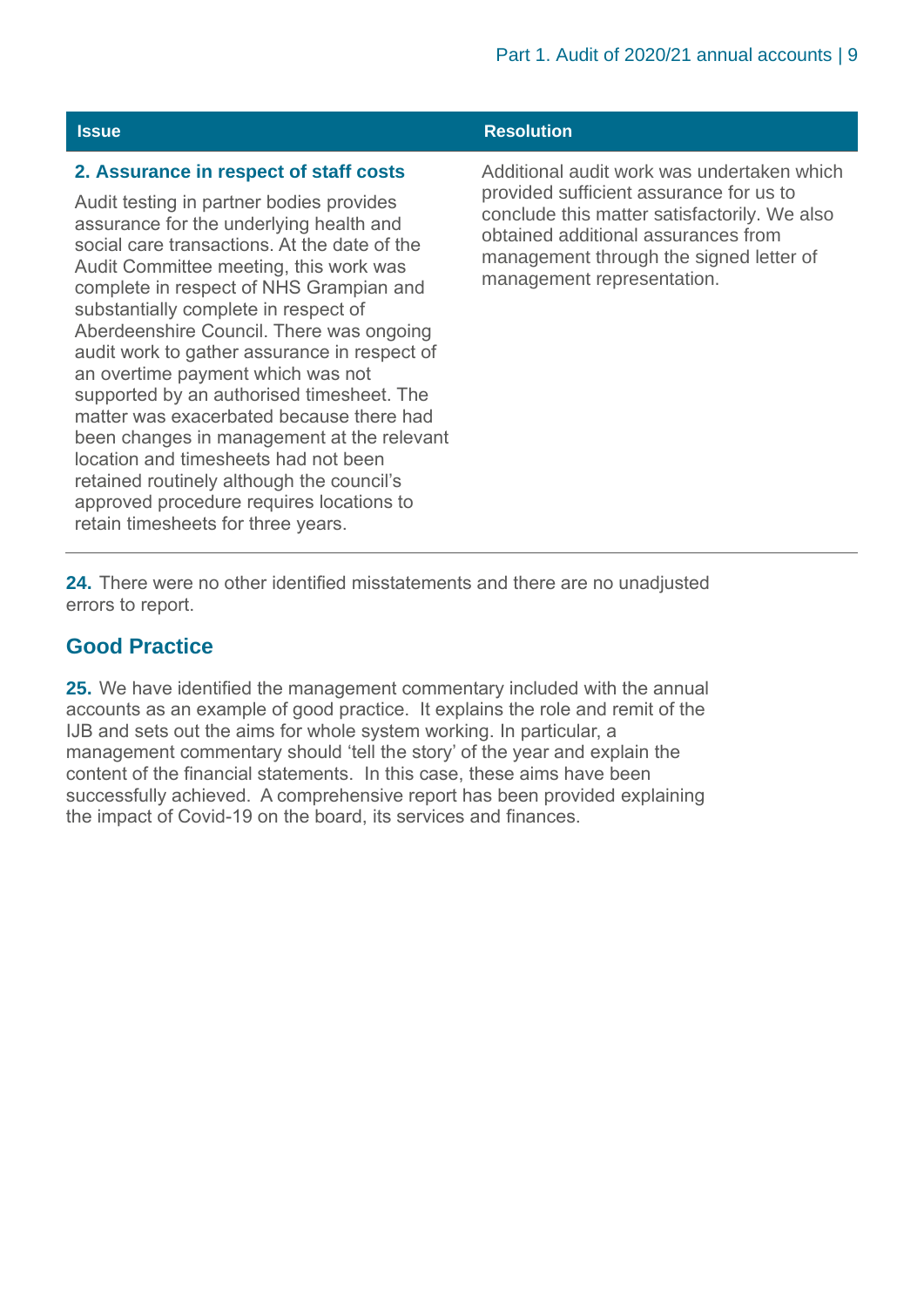## <span id="page-9-0"></span>**Part 2. Financial management and sustainability**

Financial management is about financial capacity, sound budgetary processes and whether the control environment and internal controls are operating effectively. Financial sustainability looks forward to the medium and longer term to consider whether the body is planning effectively to continue to deliver its services.

### **Main judgements**

The IJB has appropriate financial management arrangements in place.

The planned refresh of the medium-term financial strategy was postponed due to Covid-19 but is due to be revised by 31 March 2022.

The IJB's running costs formed part of NHS Grampian's Covid-19 remobilisation plans as submitted to the Scottish Government throughout 2020/21. These plans reflected the combined health and social care funding requirements for the NHS board area as it continued to respond to the pandemic. Additional expenditure was incurred during the year which has been matched by funding from the Scottish Government.

#### **The 2020/21 budget included planned savings to address the funding gap**

**26.** The IJB does not have any assets, nor does it directly incur expenditure or employ staff, although the position of Chief Officer is regarded as staff in accordance with regulations. All IJB funding and expenditure is received and incurred by Aberdeenshire Council and NHS Grampian, as the partner bodies, with transactions processed in their accounting records. Satisfactory arrangements are in place to identify income and expenditure and report financial information to the IJB.

**27.** Regular reporting by the Chief Finance Officer provided the IJB with clear information on actual and forecast positions. The agreed budget for 2020/21 was set at £335m with an assumption that budget savings of £5.5m would be achieved through service redesign and reduced use of high cost locum and agency staff.

**28.** In March 2020, NHS Grampian was required to provide the Scottish Government with best estimates of the additional costs caused by the pandemic through to March 2021. An initial mobilisation plan was submitted in March 2020 with regular updates thereafter. For NHS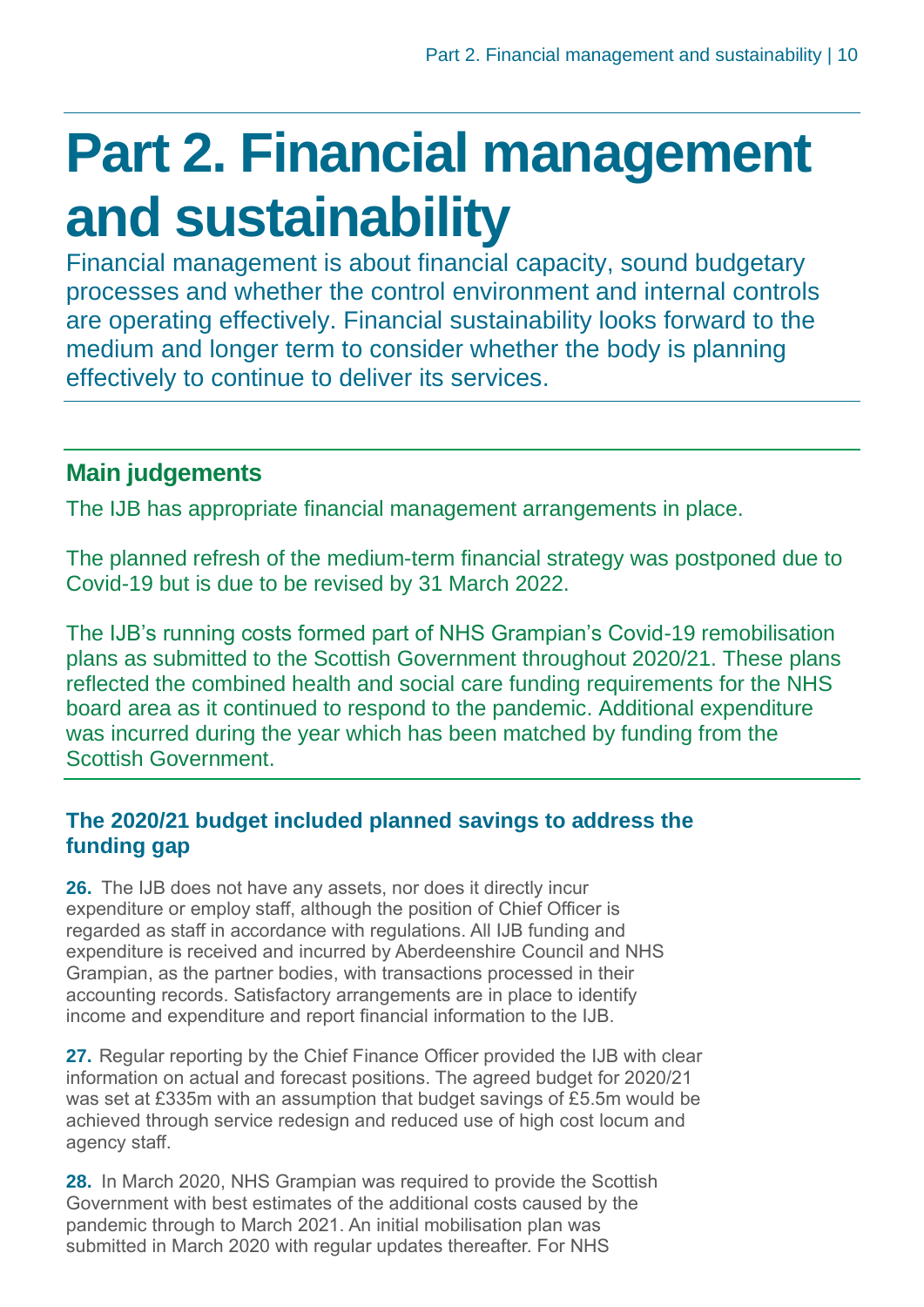Grampian, the additional cost was estimated at £62.7m split between services directly managed by the NHS board (£29.1m) and services delegated to the three IJBs which includes costs for social care services (£33.6m).

**29.** The additional costs included increased use of personal protection equipment and agency workers. It was also identified at an early stage that, as a result of the pandemic, a significant proportion of planned savings would not be met.

#### **The IJB returned an underspend in 2020/21**

**30.** The impact on public finances of the Covid-19 pandemic has been unprecedented, which has necessitated both the Scottish and UK governments providing substantial additional funding for public services as well as support for individuals, businesses and the economy. It is likely that further financial measures will be needed and that the effects will be felt well into the future. 

**31.** Aberdeenshire IJB received an additional £20.6m of income to help cover the additional costs of dealing with the Covid-19 costs. Due to the timing of the additional funding, it could not all be spent in the year and, as a result, earmarked balances of £15.5m have been included in reserves at 31 March 2021. This is shown in Exhibit 3. These balances will be carried forward and used to alleviate the ongoing cost pressures arising from Covid-19.

**32.** During the year, a number of services were paused and staff were redeployed to support the response to the pandemic. As a result, the board made savings against its budget. Overall, an underspend of £4.6m was returned for the year.

#### **Exhibit 3 Performance against budget**

| <b>IJB budget summary</b>                                                        | £m     |
|----------------------------------------------------------------------------------|--------|
| Underspend against revenue budget                                                | 4.597  |
| Underspend against Scottish Government<br>additional funding (earmarked funding) | 15.452 |
| Transfer of Dental Project funds from NHS<br>Grampian                            | 0.400  |
| Total underspend carried to reserves at<br>31 March 2021                         | 20.449 |

Source: 2020/21 Aberdeenshire Integration Joint Board Annual Accounts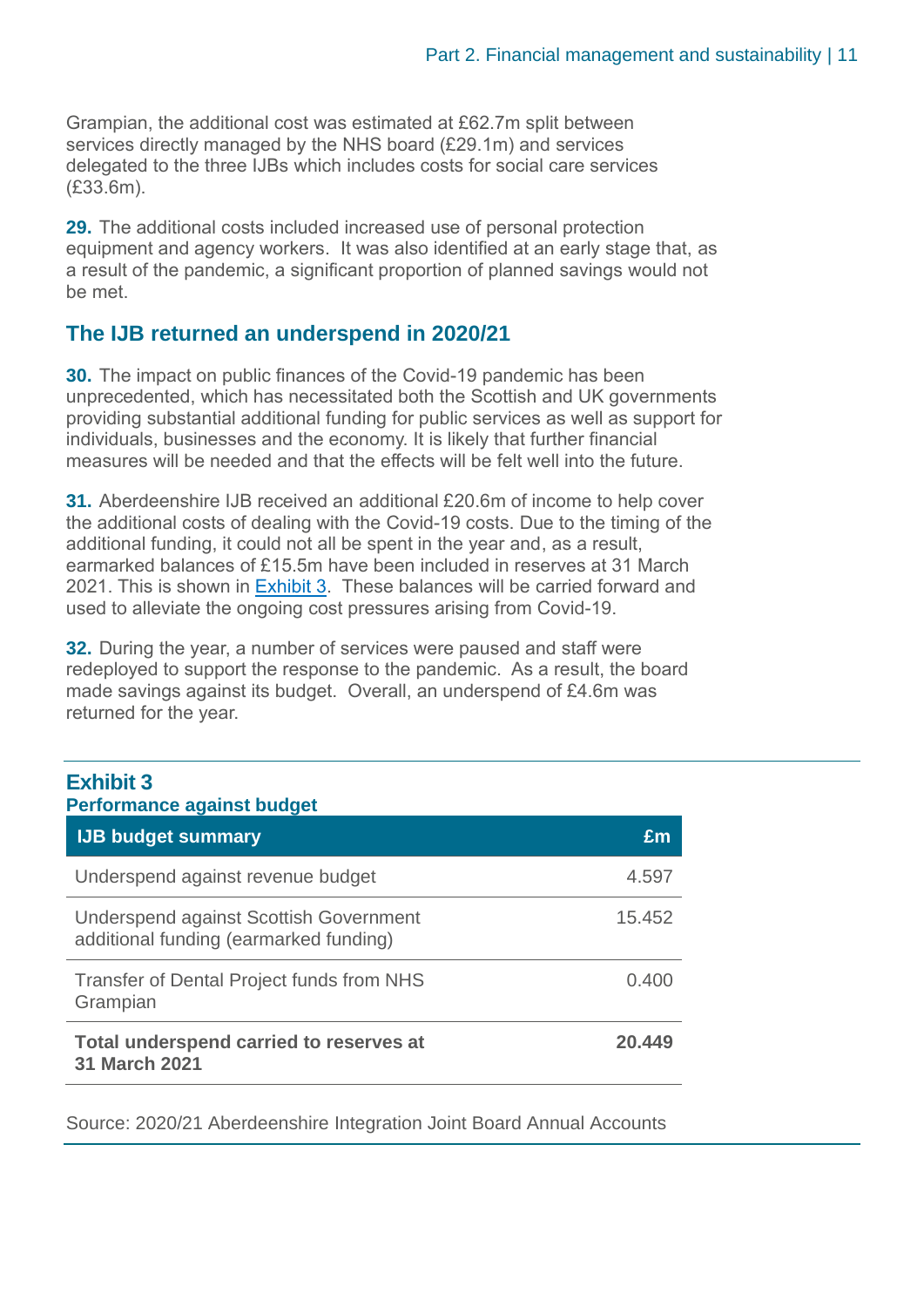#### **The budget process was appropriate**

**33.** Regular finance updates were submitted to meetings of the IJB throughout the year. The outturn to date and forecast year-end outturn position were made clear within each report and the actual year-end outturn position was in line with expectations. The updates also provided information on additional Covid-19 funding from the Scottish Government.

**34.** In addition, as part of the budget setting preparations, a financial outlook and outline plan was considered in December 2020. This led to the approval of the 2021/22 revenue budget in March 2021. The budget excludes additional costs arising from Covid-19. It is understood such expenditure will continue to be funded by the Scottish Government, initially through the use of earmarked balances which were carried to reserve. The budget did however identify a shortfall of £4m and consequently, the board agreed to draw £1m from the general reserve balance to assist in reducing the financial pressure.

**35.** The board developed a medium term financial strategy in 2017. It had been intended that the strategy would have been updated during 2020 but due to Covid-19, the decision was taken to delay the refresh. Plans are in place to complete this work by 31 March 2022.

**36.** We observed that senior management and members received regular and accurate financial information on the IJB's financial position and have concluded the IJB has appropriate budget monitoring arrangements.

#### **Financial systems of internal control operated effectively**

**37.** Aberdeenshire IJB relies on information generated by its partner bodies (Aberdeenshire Council and NHS Grampian) for key financial systems such as the general ledger and payroll. The details of the IJB's financial transactions are processed through the partners' systems and those partners are responsible for appropriate systems of internal control. The IJB's transactions are recorded separately from those of the partner bodies in their respective ledgers.

**38.** As part of our planned audit approach, in accordance with ISA 402, we sought assurances from the external auditor of the partner bodies on the operation of the respective systems of internal control.

**39.** In respect of 2020/21, the external auditor for NHS Grampian provided an update on payments to primary care practitioners which are administered by NHS National Services Scotland (NHS NSS) on behalf of all boards. Annual assurance is intended to be provided through a service audit covering the operation of a range of expected controls across the four primary care payment streams.

**40.** Following qualified opinions in 2019/20, NHS NSS has worked with the service auditor to address the matters raised. While this work has progressed, it was not sufficiently developed in respect of the financial year 2020/21 and therefore unqualified opinions were given for a second year.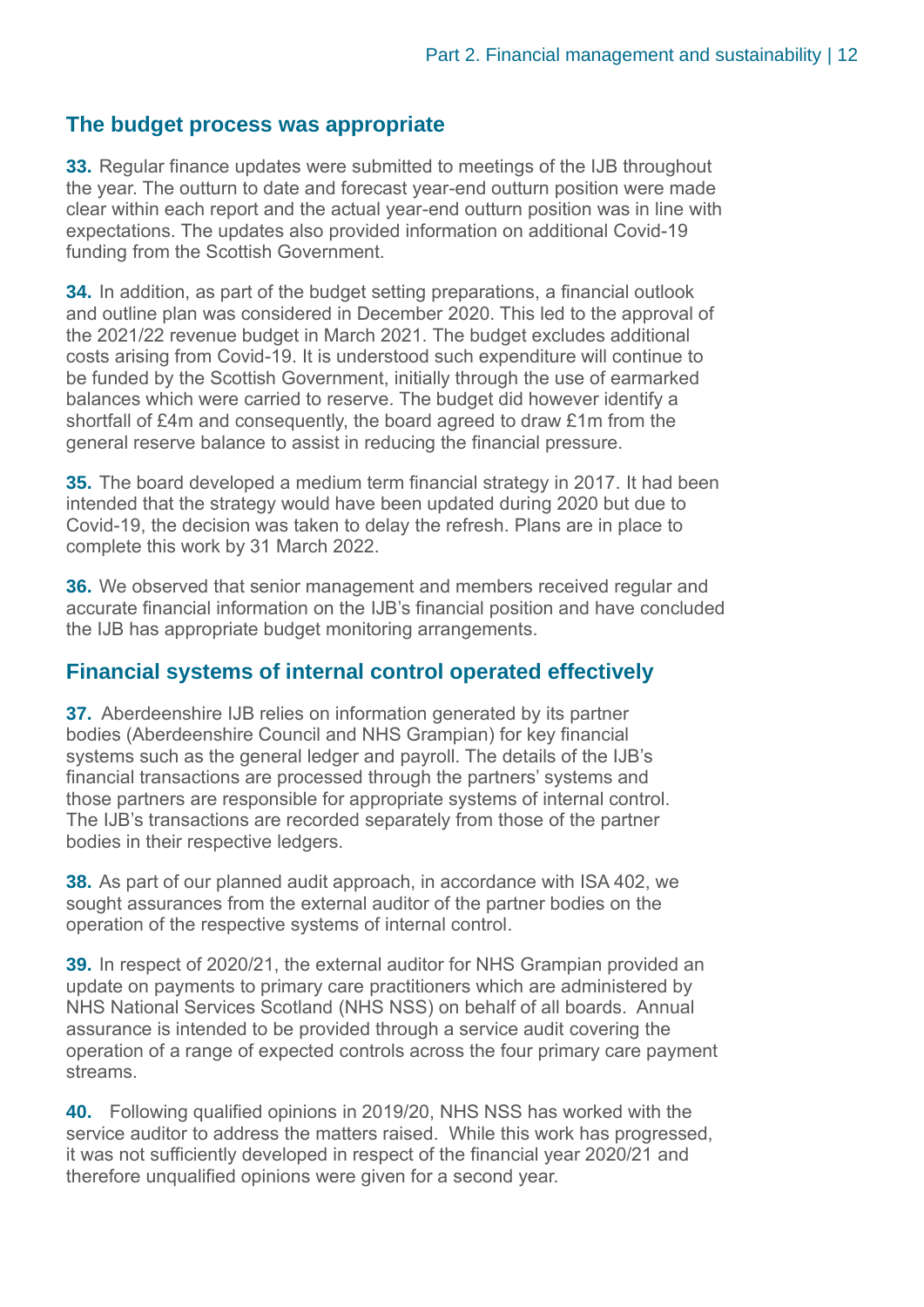**41.** Additional audit procedures were however undertaken locally by NHS Grampian's external auditor which provided sufficient assurance to confirm the accuracy of the amounts involved.

#### **Standards of conduct and arrangements for the prevention and detection of fraud and error are appropriate**

**42.** The IJB does not maintain its own policies relating to the prevention and detection of fraud and error but instead it has adopted those in place at its partner bodies. Overall, we have concluded that satisfactory arrangements are in place.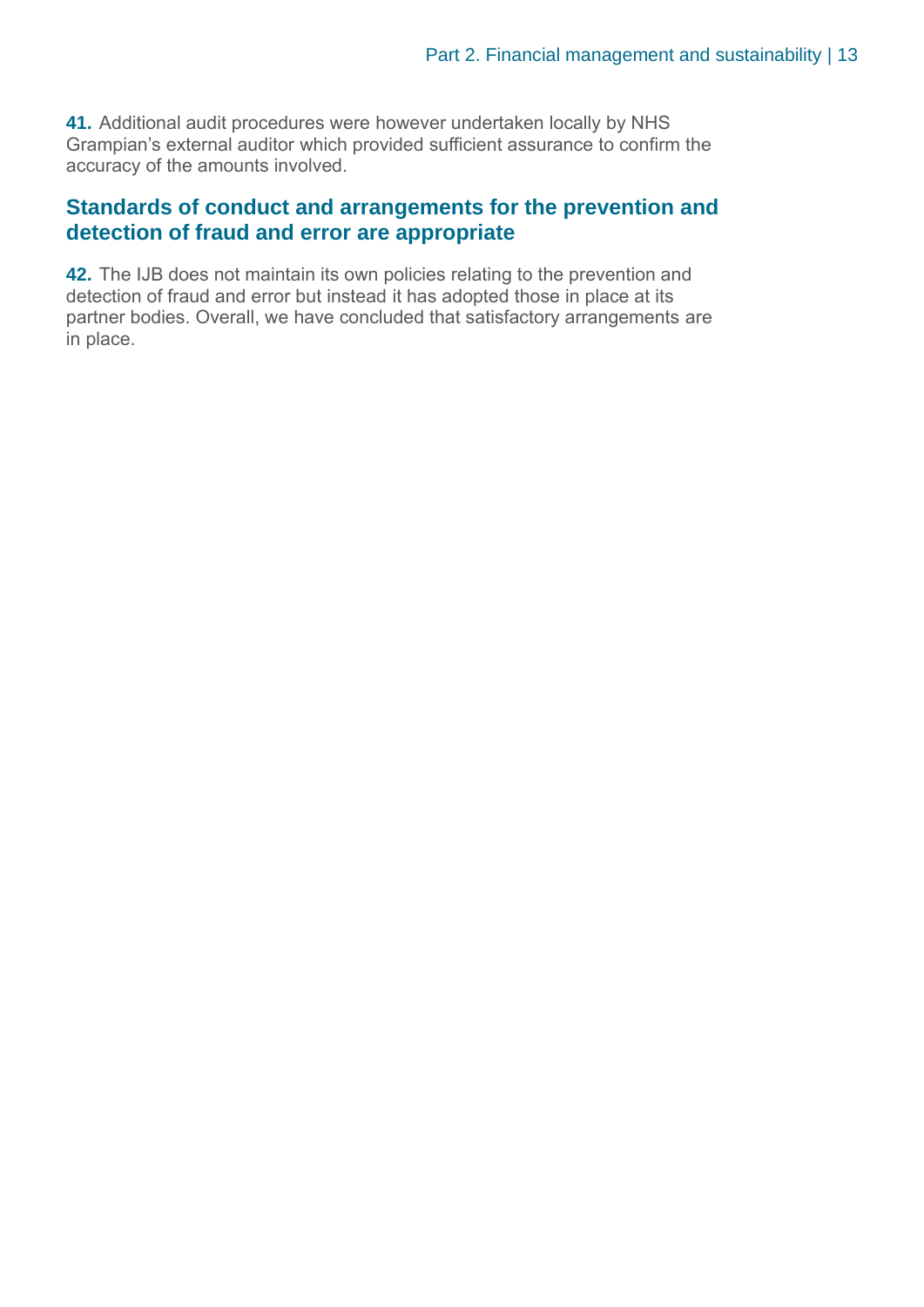## <span id="page-13-0"></span>**Part 3. Governance,**

### **transparency, and Best Value**

The effectiveness of scrutiny and oversight and transparent reporting of information. Using resources effectively and continually improving services.

### **Main judgements**

The governance arrangements introduced in response to the pandemic are appropriate and operate effectively.

Arrangements already in place to secure best value are currently being refreshed to ensure alignment with the strategic plan.

#### **Governance arrangements operating throughout the Covid-19 pandemic have been appropriate and operate effectively**

**43.** During 2020/21, the IJB continued to hold board and committee meetings virtually. In April 2020, meetings were promptly transferred online and continued to be held in line with original timetables. The Covid-19 pandemic has not therefore had a significant impact on the IJB's governance arrangements, including scrutiny and decision-making.

#### **Change in senior officers**

**44.** Following external recruitment processes, permanent appointments were made in respect of the Chief Officer in March 2021 and the Chief Finance and Business Officer in September 2021. An interim chief officer arrangement had been in place since autumn 2019. With regard to the chief finance officer, the IJB agreed in July 2021 to proceed and recruit its own officer. Previously, a dual responsibility arrangement had existed with the partner bodies, most recently the deputy director of finance at NHS Grampian also acted as the IJB's chief finance officer.

#### **Arrangements are in place to secure Best Value**

**45.** IJBs have a statutory duty to have arrangements in place to secure Best Value. To achieve this, IJBs should have effective processes for scrutinising performance, monitoring progress towards their strategic objectives and holding partners to account.

**46.** We have previously commented positively in respect of Aberdeenshire IJB's arrangements. A new strategic plan was however approved in December 2019 and work is ongoing to refresh the board's performance management framework in line with the new strategic plan. A new approach and timetable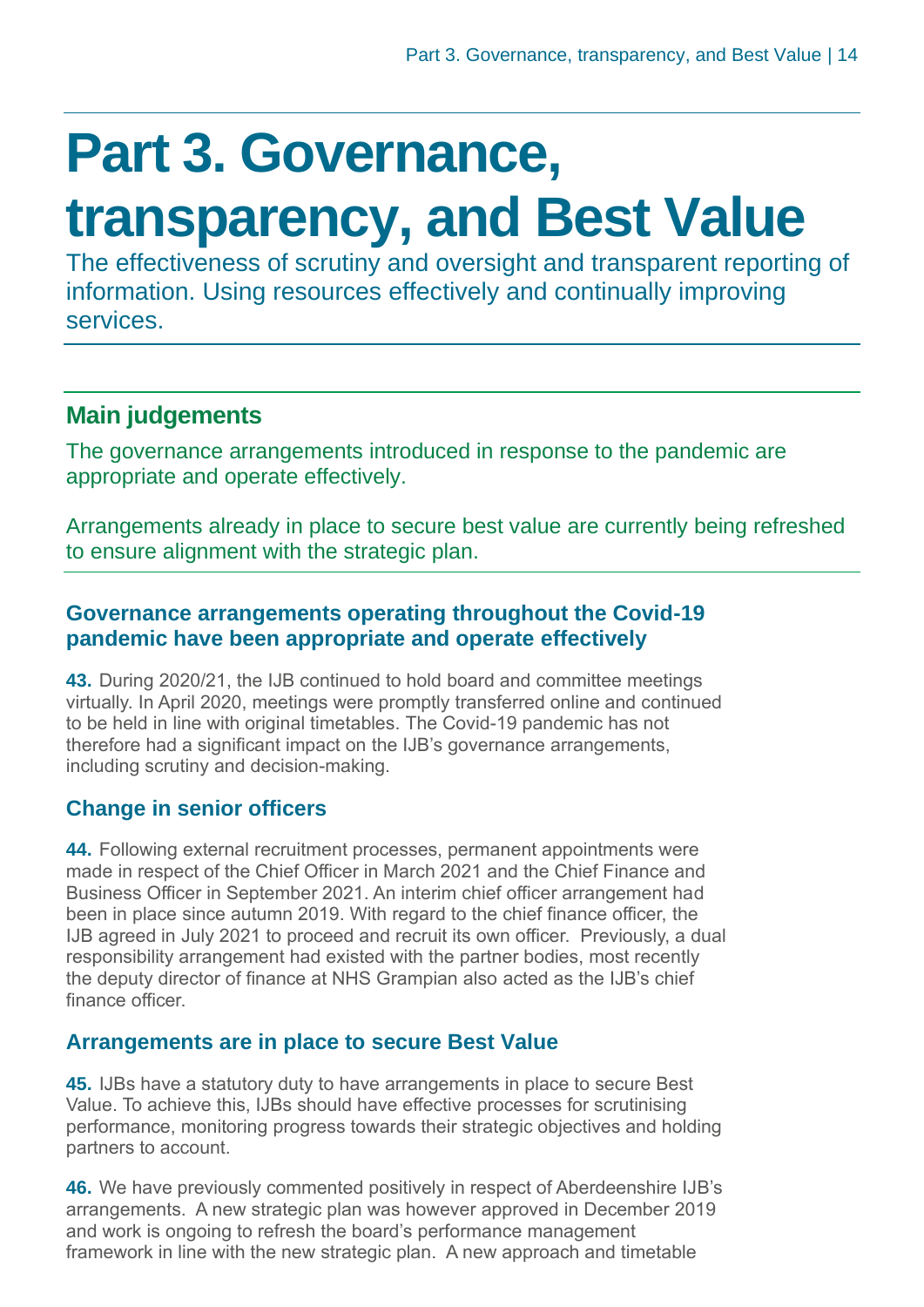were agreed in November 2020 which introduced themed performance reporting around the transformational initiatives and projects included in the strategic plan. From February 2021, reports were to be submitted for the board's consideration, commencing with Operation Home First, followed by Digital First and thereafter a series of reports on Reshaping Care. Themed reports were submitted to the board from February 2021. These provided an update on progress with a view to providing a performance report at a later date.

**47.** The board also has an established process of publishing a medium term financial strategy and an annual workforce plan. These too will be subject to revision in light of the experiences from the pandemic to ensure they support the new strategic plan.

#### **Annual performance report**

**48.** The pandemic is expected to have had a substantial impact on performance measures, particularly for services which have been temporarily suspended, are operating at a reduced level or have had to adapt to new ways of working. 

**49.** The Public Bodies (Joint Working) (Scotland) Act 2014 requires IJBs to produce an annual performance report covering areas such as: assessing performance in relation to national health and wellbeing outcomes, financial performance and best value, reporting on localities, and the inspection of services.

**50.** The board took advantage of the extended deadline of 31 October permitted by the Scottish Government for submission of its 2019/20 Annual Performance Report. This extension was not required by Aberdeenshire in 2020/21 as the board approved and submitted its 2020/21 report by 31 July 2021. The national performance data usually required for the report is not yet fully available and therefore the Scottish Government permitted the national performance indicators to be based on 2020 calendar data rather than 2020/21 financial year.

**51.** With restrictions on national performance information, the local redeployment of staff and the implementation of a new framework locally to support the strategic plan, there has been less performance information reported to the board during the year. There have however been regular updates.

**52.** Officers at all levels of health and social care met regularly during the year to discuss activity levels. A daily dashboard of key performance data was used to assist service planning. For example, this included delayed discharge numbers, hospital occupancy levels and care home statistics.

#### **Recommendation 1**

**Performance information should be presented on a regular basis to ensure that IJB members are aware of overall performance and able to hold partners to account.**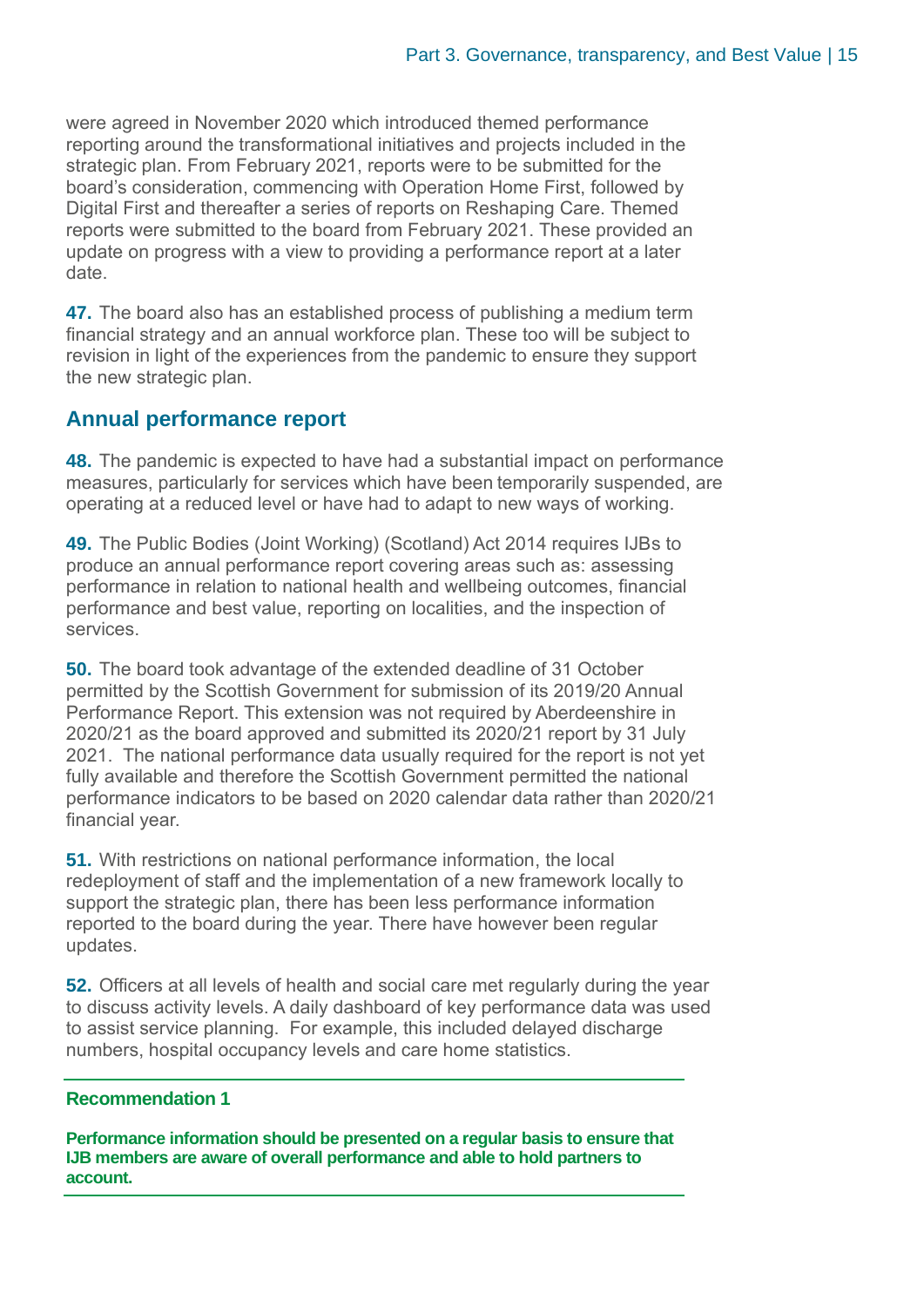#### **Review of adult social care services**

**53.** An independent, national review of adult social care services was published in February 2021. This was requested by the Scottish Government in September 2020 with the primary aim of the review being to recommend improvements to adult social care services in Scotland. The review made a number of recommendations including the set-up of a National Care Service for Scotland that is equal to the NHS and that self-directed support must work better for people with decisions being based on their needs, rights and preferences.

**54.** The Scottish Government consulted on the recommendations in summer 2021 to which the IJB submitted a response. In preparation, there was a workshop session with board members and the board met in October 2021 to formally consider its proposed response. The IJB will continue to monitor developments and is actively engaged in discussions with partners and stakeholders.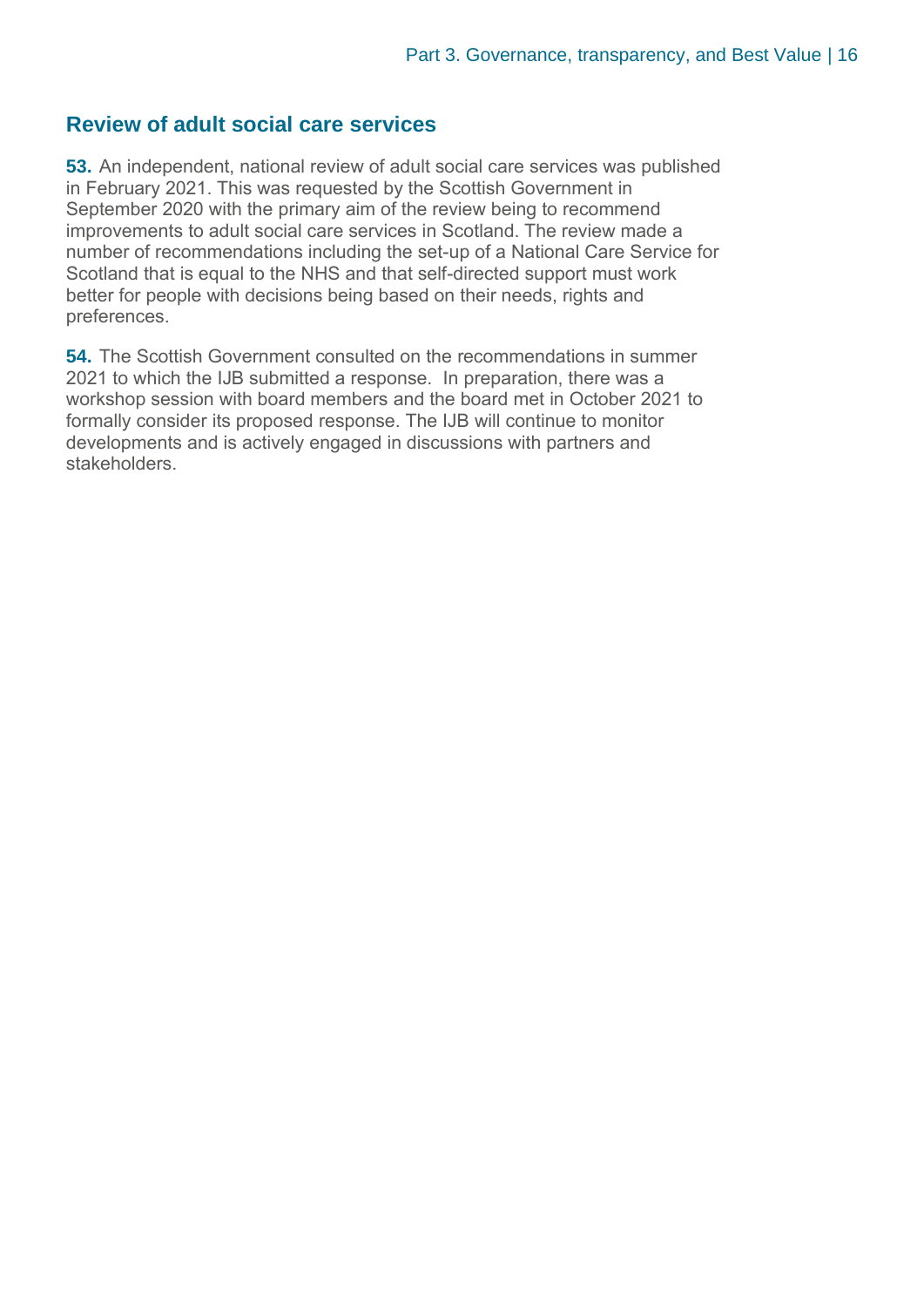## <span id="page-16-0"></span>**Appendix 1. Action plan 2020/21**

#### **2020/21 recommendations**

| <b>Issue/risk</b>                                                                                                                                                                                                                                                                                                                            | <b>Recommendation</b>                                                                                                                                                                  | <b>Agreed management</b><br>action/timing                                                                                                                                                                                                                                                                                                    |
|----------------------------------------------------------------------------------------------------------------------------------------------------------------------------------------------------------------------------------------------------------------------------------------------------------------------------------------------|----------------------------------------------------------------------------------------------------------------------------------------------------------------------------------------|----------------------------------------------------------------------------------------------------------------------------------------------------------------------------------------------------------------------------------------------------------------------------------------------------------------------------------------------|
| 1. Performance information<br>With restrictions on the<br>availability of national<br>performance data, the local<br>redeployment of staff and the<br>implementation of a new<br>framework locally to support<br>the strategic plan, less<br>performance information has<br>been reported to the board in<br>respect of this financial year. | Performance information<br>should be presented on a<br>regular basis to ensure that<br>the IJB members are aware<br>of overall performance and<br>able to hold partners to<br>account. | IJB performance reports are<br>now in a new format and<br>focus on the transformational<br>workstreams under our<br>strategic delivery plan. These<br>are still in their early stages of<br>development but follow each<br><b>Strategic Planning Group</b><br>meeting which reports on<br>progress to the IJB, so<br>approx. every 2 months. |
| There is a risk that the board is<br>not able to undertake effective<br>scrutiny.                                                                                                                                                                                                                                                            |                                                                                                                                                                                        | <b>Transformation and</b><br><b>Strategy Manager</b>                                                                                                                                                                                                                                                                                         |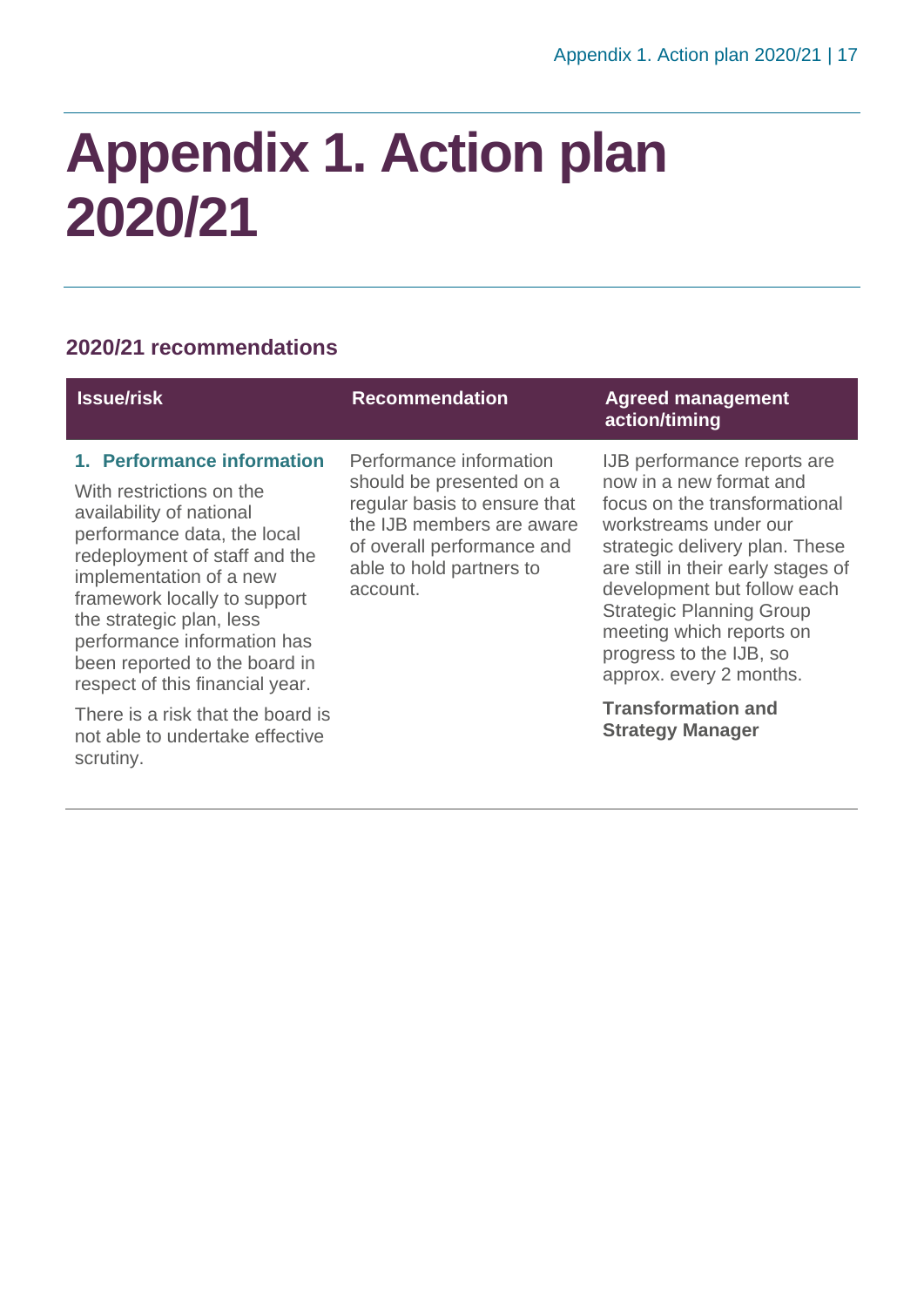### <span id="page-17-0"></span>**Appendix 2. Significant audit risks**

The table below sets out the audit risks we identified during our planning of the audit in our annual audit plan and how we addressed each risk in arriving at our conclusion.

#### **Risks of material misstatement in the financial statements**

| <b>Audit risk</b>                                                                                                                                                                                                                                                                                                                                       | <b>Assurance procedure</b>                                                                                 | <b>Results and conclusions</b>                                                                                                                                                                                                                                                                                                  |
|---------------------------------------------------------------------------------------------------------------------------------------------------------------------------------------------------------------------------------------------------------------------------------------------------------------------------------------------------------|------------------------------------------------------------------------------------------------------------|---------------------------------------------------------------------------------------------------------------------------------------------------------------------------------------------------------------------------------------------------------------------------------------------------------------------------------|
| <b>1.Risk of material</b><br>misstatement due to fraud<br>caused by the management<br>override of controls                                                                                                                                                                                                                                              | Owing to the nature of this<br>risk, assurances from<br>management are not<br>applicable in this instance. | <b>Satisfactory</b><br>The external auditors of NHS<br><b>Grampian and Aberdeenshire</b><br>Council provided assurances<br>for the respective bodies<br>which confirmed there were<br>no major weaknesses in the<br>systems of internal control<br>likely to have a material<br>impact on the financial<br>position of the IJB. |
| <b>International Auditing Standards</b><br>require that audits are planned<br>to consider the risk of material<br>misstatement in the financial<br>statements caused by fraud,<br>which is presumed to be a<br>significant risk in any audit. This<br>includes the risk of fraud due to<br>the management override of<br>controls.                      |                                                                                                            |                                                                                                                                                                                                                                                                                                                                 |
| This risk includes the potential<br>for management to influence the<br>results in the financial<br>statements through estimates<br>and judgements. In response to<br>Covid-19, some internal controls<br>were amended to maintain<br>processing levels and, in some<br>instances, this may have<br>increased the opportunity for<br>management override |                                                                                                            |                                                                                                                                                                                                                                                                                                                                 |
| 2. Risk of misstatement of                                                                                                                                                                                                                                                                                                                              | Service auditor reports.                                                                                   | <b>Satisfactory</b>                                                                                                                                                                                                                                                                                                             |
| independent family health<br>service practitioners'<br>expenditure<br>Payments to primary care<br>contractors are a material and<br>complex account area with<br>payments of around £90m<br>Aberdeenshire IJB's share of                                                                                                                                |                                                                                                            | Assurances from the external<br>auditor of NHS Grampian<br>confirmed that there are no<br>major weaknesses in the<br>systems of internal control for<br>the health board likely to                                                                                                                                              |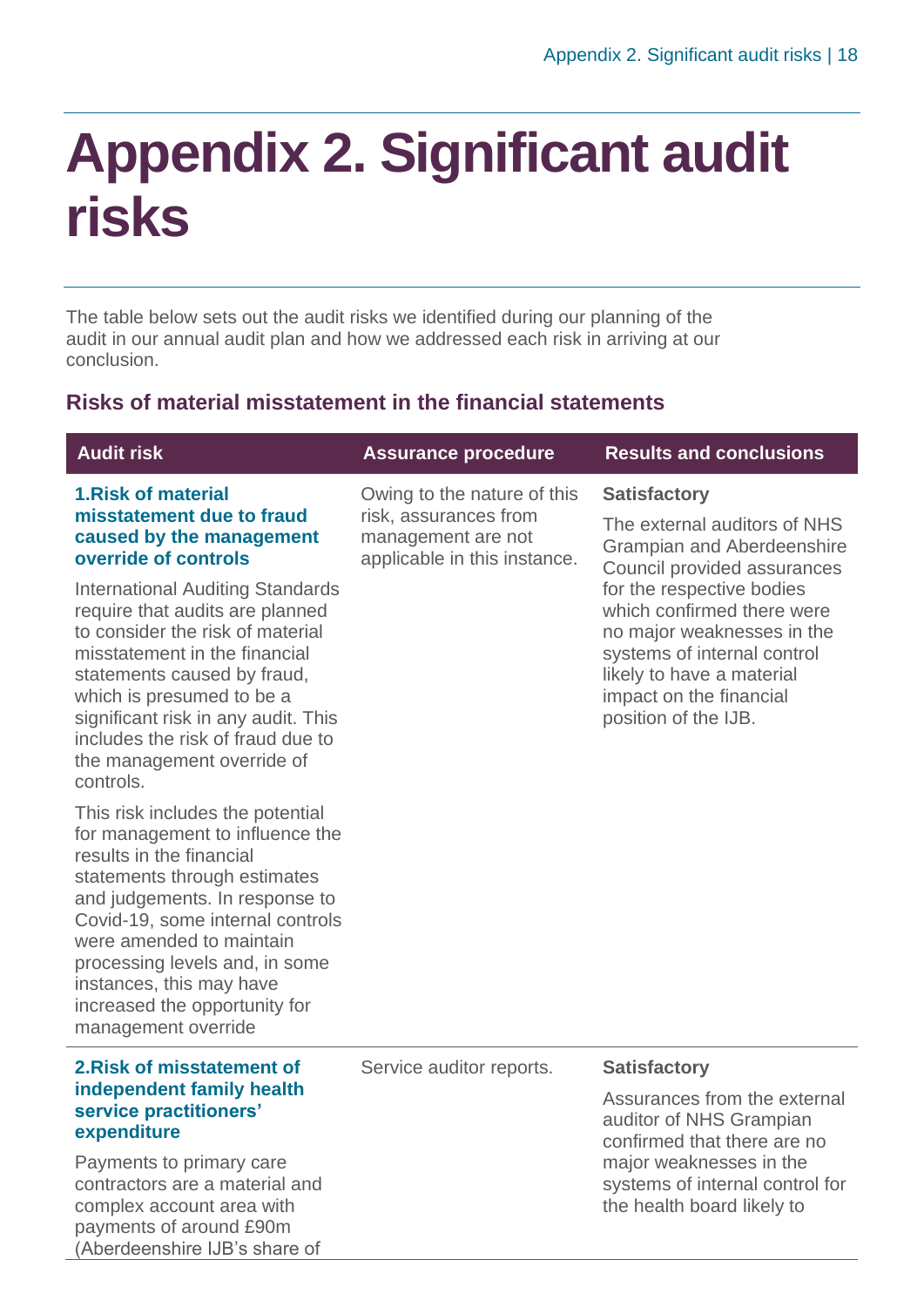| <b>Audit risk</b>                                                                                                                                                                                                                                                                       | <b>Assurance procedure</b>             | <b>Results and conclusions</b>                         |
|-----------------------------------------------------------------------------------------------------------------------------------------------------------------------------------------------------------------------------------------------------------------------------------------|----------------------------------------|--------------------------------------------------------|
| Grampian's total of £250m).<br>Some payment verification<br>activities were suspended as a<br>result of Covid-19 and interim<br>arrangements were put in place<br>to protect services and ensure<br>the continuity of payments to<br>contractors.                                       |                                        | have a material impact on the<br><b>IJB</b>            |
| There is a risk of misstatement<br>in the annual accounts due to<br>reduced payment verification<br>checks.                                                                                                                                                                             |                                        |                                                        |
| <b>3. Presentation and disclosure</b><br>of Covid-19 transactions                                                                                                                                                                                                                       | National guidance will be<br>followed. | Satisfactory.<br>Financial disclosures in the          |
| As part of the Scottish<br><b>Government's Covid-19</b><br>response, councils have<br>distributed significant amounts<br>of stimulus and sustainability<br>funding. With regard to IJBs,<br>this included payments to care<br>providers such as care homes.                             | Discussions at IJB CFO<br>group.       | annual accounts are in line<br>with national guidance. |
| Depending on the nature of the<br>arrangement, the IJB/council<br>acts as either a principal or an<br>agent and consequently,<br>different accounting treatment is<br>applies:                                                                                                          |                                        |                                                        |
| as principal – funds should<br>be recorded through the<br>primary financial statements<br>on an accruals basis                                                                                                                                                                          |                                        |                                                        |
| on an agency basis - it is<br>$\bullet$<br>recommended (but not<br>mandatory) that material<br>receipts and payments are<br>disclosed as a note to the<br>accounts with an appropriate<br>audit trail (ie such payments<br>are not included in the<br>primary financial<br>statements). |                                        |                                                        |

There is a risk that the correct accounting treatment is not applied resulting in a material misstatement in the financial statements.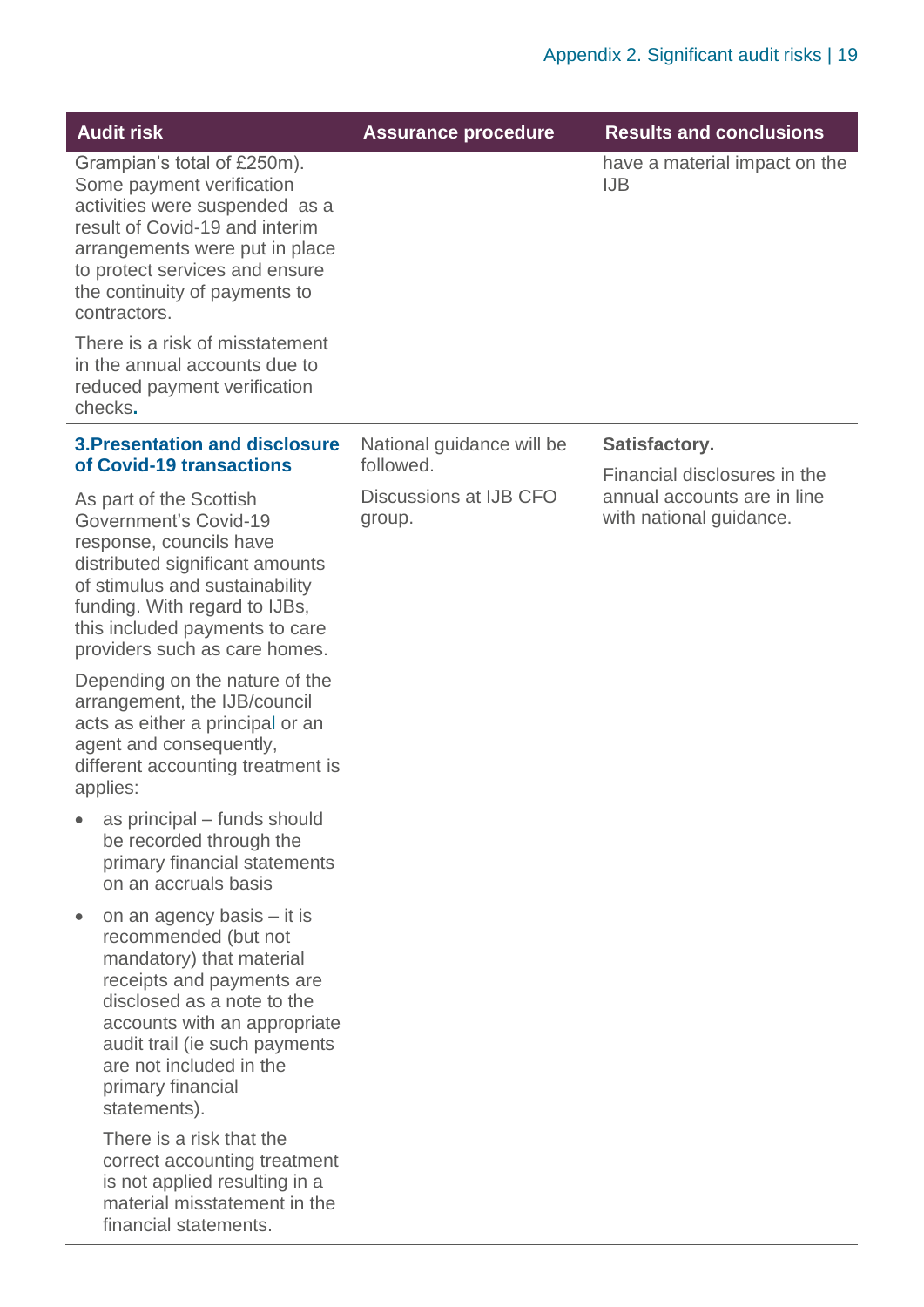#### **4.Financial capacity**

The chief finance officer has dedicated finance support from each of the partner bodies. Due to internal changes in the Aberdeenshire Council finance team, there is a change in the officer allocated to support the IJB. In addition, the chief finance officer has indicated his intention to step down from the role at 30 June 2021. At that point, the IJB's 2020/21 annual accounts will be available but not audited.

With alternative arrangements yet to be agreed/embedded, there is a risk that the IJB will not have sufficient financial management arrangements in place

Good working arrangements exist between the IJB and partner bodies,

#### **Audit risk Assurance procedure Results and conclusions**

#### **Satisfactory**

Arrangements in place during the year provided good support to the chief finance officer who extended his period in the role until the recruitment was completed for the newly created post of chief finance and business officer.